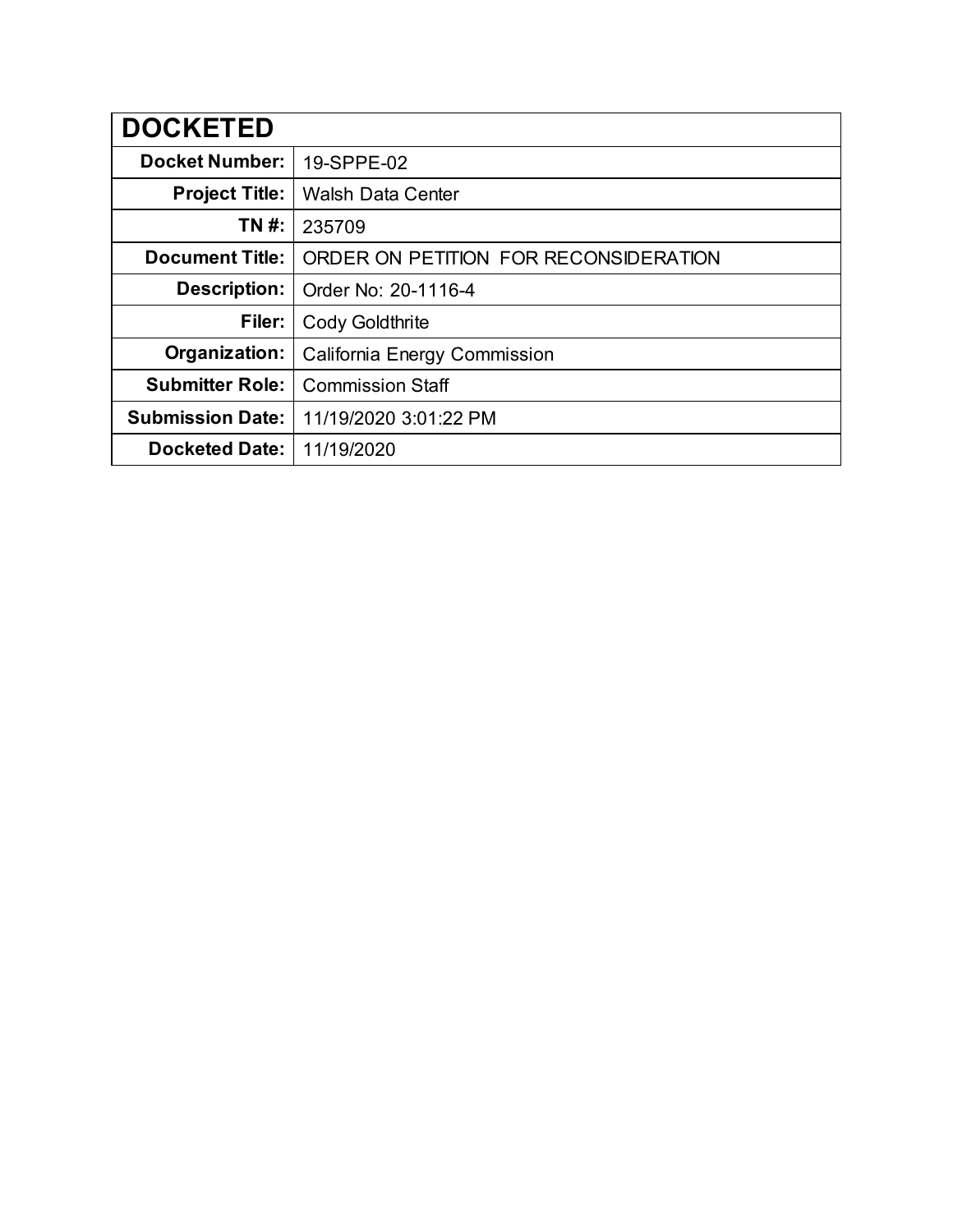

 **State of California State Energy Resources Conservation and Development Commission 1516 Ninth Street, Sacramento, CA 95814 (800) 822-6228 – www.energy.ca.gov**

**APPLICATION FOR SMALL POWER PLANT EXEMPTION FOR THE:**

 **Docket No. 19-SPPE-02**

*WALSH BACKUP GENERATING FACILITY*

 **Order No: 20-1116-4**

## **ORDER ON PETITION FOR RECONSIDERATION**

On June 28, 20[1](#page-1-0)9, 651 Walsh Partners, LLC (Applicant)<sup>1</sup> submitted an application for a small powerplant exemption (SPPE) to the California Energy Commission (CEC)<sup>[2](#page-1-1)</sup> for the Walsh Backup Generating Facility (Walsh) in Santa Clara, California. [3](#page-1-2) Walsh will include 32 3.0-megawatt (MW) and one 2.0-MW diesel backup generators to provide an uninterruptible power supply to the Walsh Data Center during interruptions of the electrical supply.[4](#page-1-3)

On March 30, 2020, Robert Sarvey petitioned to intervene in the case.<sup>[5](#page-1-4)</sup> The Committee<sup>[6](#page-1-5)</sup> appointed to preside over this SPPE application issued an order granting intervenor status to Mr. Sarvey on April 2[7](#page-1-6), 2020.<sup>7</sup> The Committee issued the Committee Proposed Decision (Proposed Decision) on July 28, 2020, [8](#page-1-7) and invited interested

<span id="page-1-0"></span><sup>1</sup> 651 Walsh Partners, LLC, is managed by Digital Walsh Holding, LLC, which is a subsidiary of Digital Realty Trust, L.P. (TN 228877-2, p. 1, fn. 1.)

<span id="page-1-1"></span> $2$  The CEC is formally known as the "State Energy Resources Conservation and Development Commission." (Pub. Resources Code, § 25200.)

<span id="page-1-2"></span><sup>3</sup> Information about this application, including a link to the electronic docket, may be found on the CEC's [web page](https://ww2.energy.ca.gov/sitingcases/walsh/) at [https://ww2.energy.ca.gov/sitingcases/walsh/.](https://ww2.energy.ca.gov/sitingcases/walsh/) Documents related to this application may be found in the [online docket](https://efiling.energy.ca.gov/Lists/DocketLog.aspx?docketnumber=19-SPPE-02) at [https://efiling.energy.ca.gov/Lists/DocketLog.aspx?docketnumber=19-SPPE-](https://efiling.energy.ca.gov/Lists/DocketLog.aspx?docketnumber=19-SPPE-02)[02.](https://efiling.energy.ca.gov/Lists/DocketLog.aspx?docketnumber=19-SPPE-02) The application is TN 228877-1 through -2.

<span id="page-1-3"></span><sup>4</sup> TN 228877-2, p. 1.

<span id="page-1-4"></span><sup>5</sup> TN 232587.

<span id="page-1-5"></span> $6$  On July 15, 2019, the CEC appointed a Committee consisting of Karen Douglas, Commissioner and Presiding Member, and Patty Monahan, Commissioner and Associate Member. (TN 228984.)

<span id="page-1-7"></span><span id="page-1-6"></span><sup>7</sup> TN 232849. Helping Hand Tools and California Unions for Reliable Energy (CURE) also petitioned to intervene and the Committee issued orders granting them intervenor status. (TNs 230809, 230808.) <sup>8</sup> TN 234026.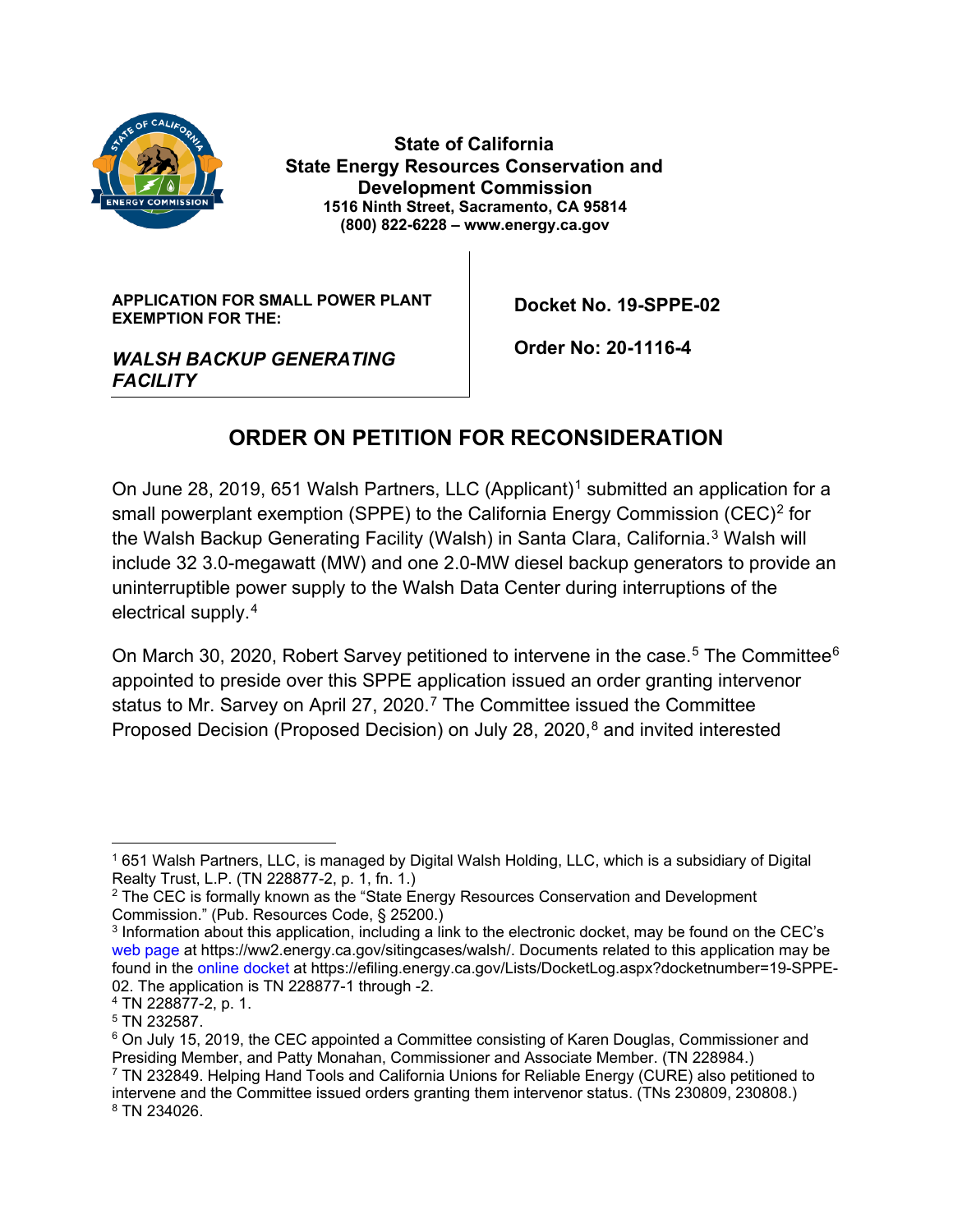persons, public agencies, and members of the public to provide written comments on the Proposed Decision by August 7, 2020.<sup>[9](#page-2-0)</sup>

The CEC held a public hearing on the Proposed Decision on August 12, 2020.<sup>[10](#page-2-1)</sup> At the hearing, Applicant and Staff provided comments on the Proposed Decision. [11](#page-2-2) None of the intervenors nor any other members of the public offered oral comments during the public hearing.[12](#page-2-3) At the conclusion of the public hearing, the CEC adopted the Proposed Decision as the Final Decision, making findings under the California Environmental Quality Act (CEQA), and granting the SPPE for Walsh (Final Decision). [13](#page-2-4)

On September 10, 2020, Mr. Sarvey filed "Robert Sarvey's Petition for Reconsideration" (Petition). On September 17, 2020, we issued the original "Notice of California Energy Commission Hearing on Request for Reconsideration."[14](#page-2-5) On October 1, 2020 and October 30, 2020, we issued a "Revised Notice of California Energy Commission Hearing on Petition for Reconsideration" and a "Second Revised Notice of California Energy Commission Hearing on Petition for Reconsideration," respectively, which ultimately set the hearing on the Petition for the November 16, 2020 business meeting and invited the parties to file comments by October 30, 2020. [15](#page-2-6)

Staff filed an opposition to the Petition on September 24, 2020.<sup>[16](#page-2-7)</sup> Applicant filed its opposition to the Petition on September 25, 2020. [17](#page-2-8) Mr. Sarvey filed comments on the Petition on October 30, 2020,<sup>[18](#page-2-9)</sup> which reference the October 15, 2020 written comments that the California Air Resources Board (CARB) filed in the Sequoia SPPE proceeding (Docket No. 19-SPPE-03).[19](#page-2-10)

The CEC held a hearing on the Petition on November 16, 2020. At that time, the CEC received comments from Mr. Sarvey, Applicant, Staff, CARB, Bay Area Air Quality Management District, Claire Warshaw, and the Santa Clara and San Benito Counties Building and Construction Trades Council. At the conclusion of the hearing, the CEC

<span id="page-2-0"></span><sup>&</sup>lt;sup>9</sup> TN 234048. Helping Hand Tool submitted written comments on the Proposed Decision on August 7, 2020. (TN 234265.)

<span id="page-2-1"></span><sup>&</sup>lt;sup>10</sup> The transcript of the August 12, 2020, business meeting is TN 234425.

<span id="page-2-2"></span><sup>&</sup>lt;sup>11</sup> TN 234425, pp. 123-126. Enchanted Rock, LLC. filed written comments prior to the CEC's August 7, 2020, business meeting.

<span id="page-2-3"></span><sup>12</sup> *Id.* at pp. 126-127.

<span id="page-2-4"></span> $13$  TN 234366. The CEC filed its Final Decision on August 21, 2020. (TN 234408.)

<span id="page-2-5"></span><sup>14</sup> TN 234815.

<span id="page-2-6"></span><sup>15</sup> TN 234980, TN 235459.

<span id="page-2-7"></span><sup>16</sup> TN 234892.

<span id="page-2-8"></span><sup>17</sup> TN 234918.

<span id="page-2-9"></span><sup>18</sup> TN 235473.

<span id="page-2-10"></span><sup>19</sup> TN 235473, pp. 3, 5.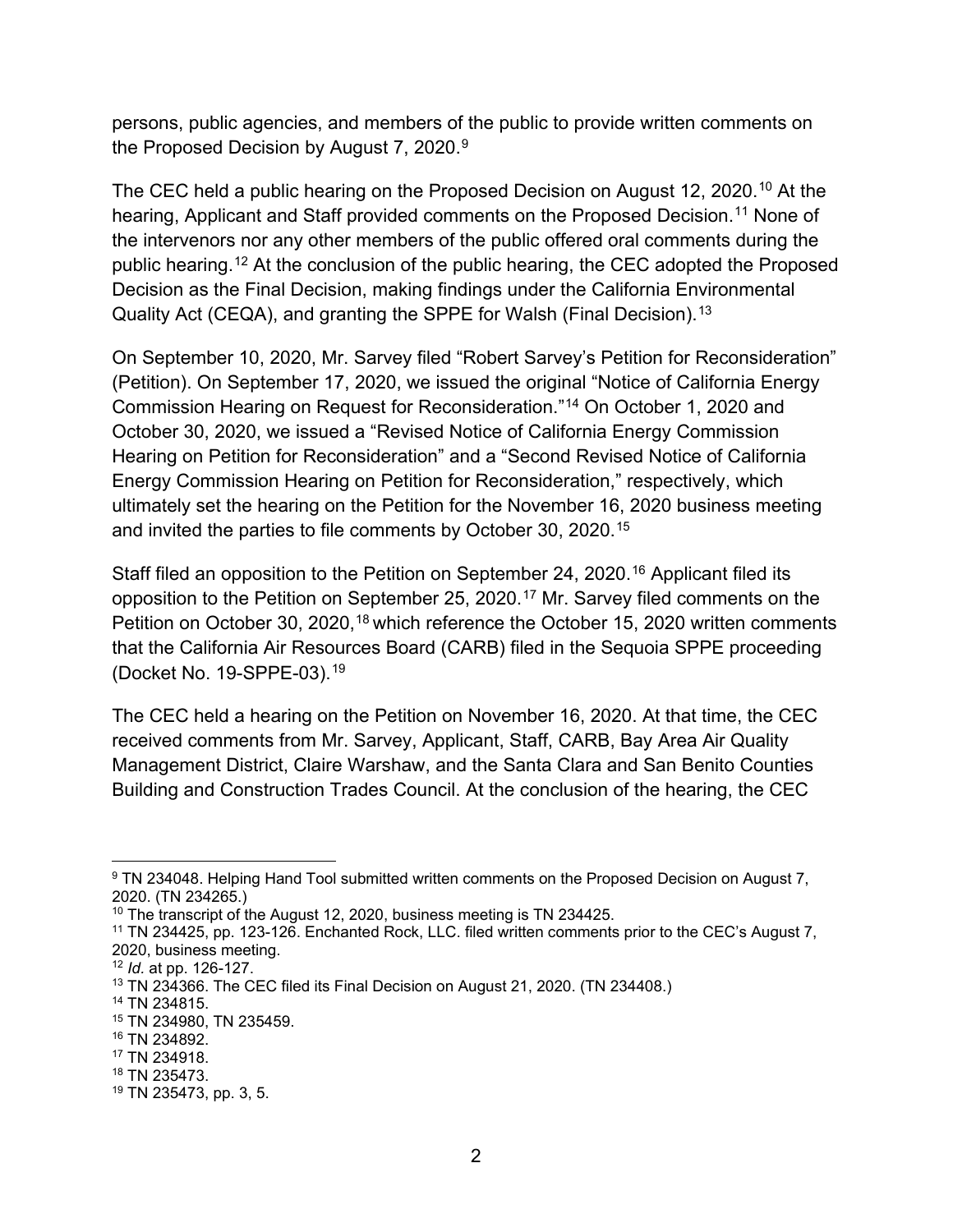voted to deny the Petition based on the findings adopted at the hearing. The CEC also ordered that this order be prepared.

## **FINDINGS**

After considering the Petition, written comments, and oral comments presented at the November 16, 2020, Business Meeting, the California Energy Commission hereby adopts the following findings:

- 1. Consistent with the broad discretion afforded to the California Energy Commission under Public Resources Code section 25530, it is appropriate to apply the principles found in California Code of Regulations, title 20, section 1720 to determine whether to grant Mr. Sarvey's Petition.
- 2. While Mr. Sarvey has filed CARB's written comments in the Walsh Backup Generating Facility docket, Mr. Sarvey has not presented any evidence to show how CARB's written comments filed in the Sequoia small power plant exemption proceeding can, or should, be applied to the Walsh Backup Generating Facility.
- 3. While the heat storm and public safety power shutoff events of August and September 2020 were not contemplated at the time of the adoption of the Final Decision, a review of the Final Decision indicates that it considered a broad range of potential events that could cause an outage and necessitate operation of the Walsh Backup Generating Facility's backup diesel generators. These events do not undermine the conclusion in the Final Decision that operation of backup generators is likely to be infrequent and of limited duration nor do they call into question whether Silicon Valley Power will have sufficient resources to provide power to the Walsh Data Center.
- 4. The Bay Area Air Quality Management District participated throughout this proceeding and indicated that their concerns were addressed by the analyses presented by Staff. We appreciate the Bay Area Air Quality Management District's participation at the November 16, 2020 business meeting and earlier in the proceeding but note that, despite their awareness of the significance of this issue of emergency operations in this proceeding, they failed to provide comments that were specific to Walsh and did not provide enough specificity for us to ascertain how the information could affect the conclusions in the Final Decision. Similarly, we value CARB's participation at the November 16, 2020 business meeting as well, but their comments also lacked sufficient specificity to support the Petition or affect our original conclusions.